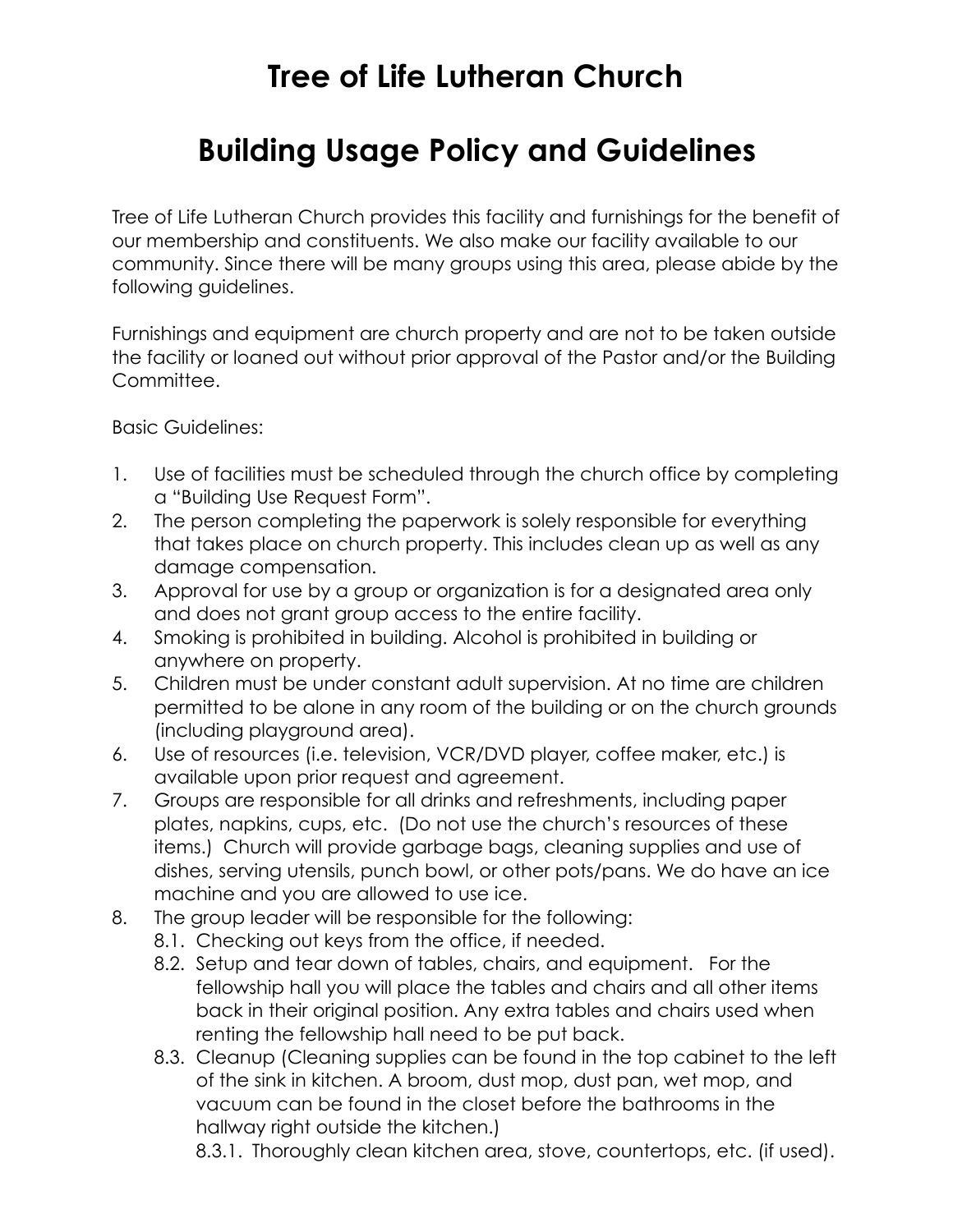- 8.3.2. Sweep kitchen and mop if needed. (if used)
- 8.3.3. Wipe off all tables and chairs with a damp cloth
- 8.3.4. All garbage is to be taken out to the dumpster located in the back of the parking lot of the fellowship hall. Please replace all trash cans with new liners. The 55 gal liners and the clear liners can be found in the bottom cabinet to the left of the sink.
- 8.3.4.1.No leftover food or drink items are to be stored in the refrigerator or freezer. Throw items out or take them home. Don't leave them to accumulate.
- 8.3.4.2.All dishes, pots and pans, utensils must be washed, dried and put in their proper places. Dish towels are available but are to be taken home by responsible party to be laundered and brought back promptly.
- 8.3.4.3.Check restrooms for cleanliness wipe around sink area, toilets flushed, etc.
- 9. Ensure lights are turned off and building is locked prior to leaving.
- 10.Return borrowed keys to the office when finished the same day of rental by placing them in the mail box in front of the sanctuary or bring them into the church office on the next regular business day.
- 11.Church offices, phones, copiers and computer equipment may not be used by anyone.
- 12. Tree of Life, its officers and members are not responsible for injuries occurring on or in property during the usage of said facilities and shall be held harmless.
- 13.Care should be taken for security of participants and possessions. Tree of Life, its officers and members are not responsible for any loss of material items.
- 14.Failure to abide by this policy and guidelines may result in the denial of future requests to use the facility.